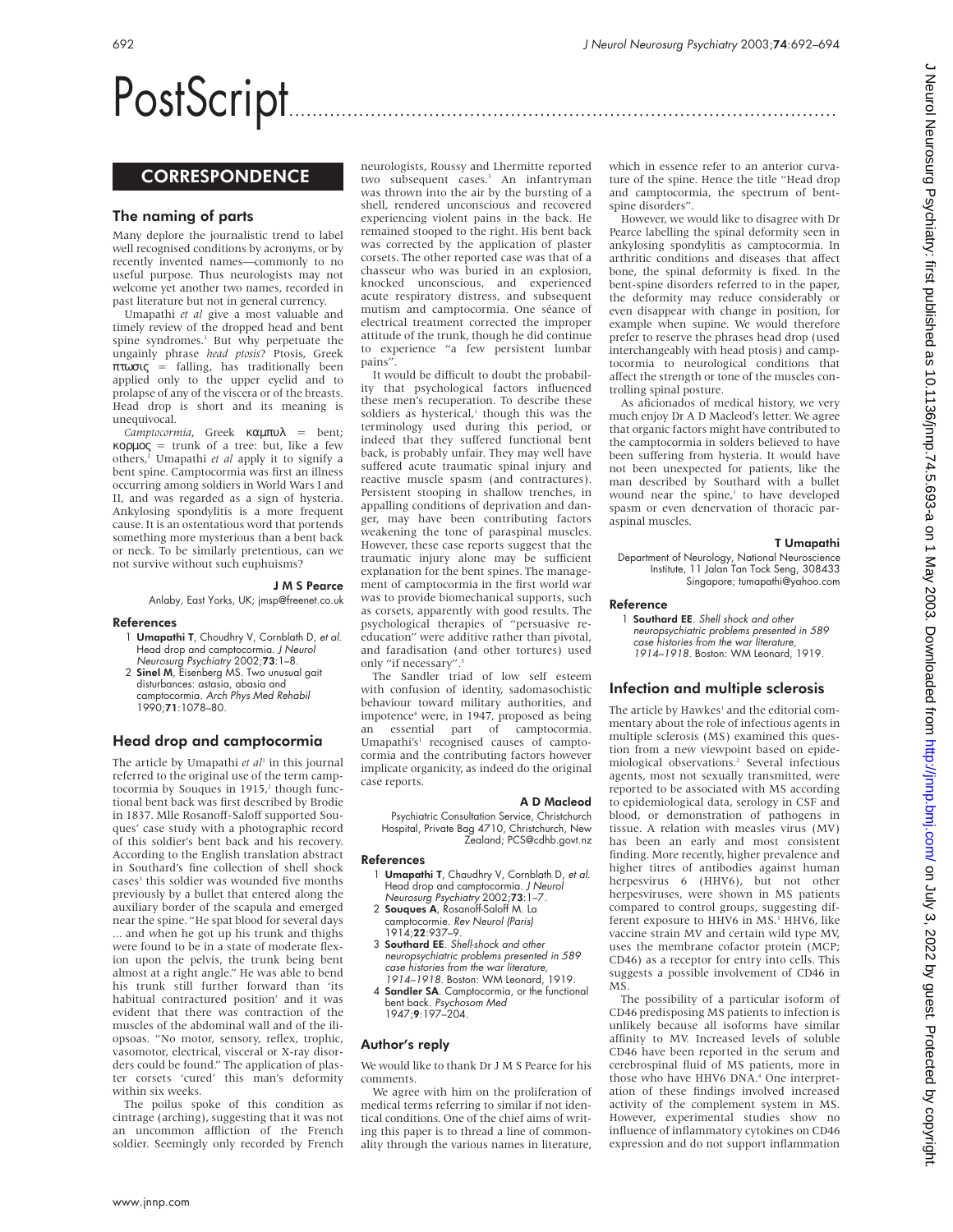as a cause of increased CD46.<sup>5</sup> Incorporation of CD46 in the viral envelope, or a possible genetic propensity in MS patients, have also been considered as causes of increased CD46.4 While its origin in MS is unclear, soluble CD46 might be involved in viral pathogenesis by binding the virus in the viraemic phase and allowing another to attach to CD46 and spread from cell to cell. Both HHV6 and MV are infectious agents encountered in early childhood, and HHV6 can indeed become reactivated a few weeks after primary MV infection. On the other hand, because HHV6 and MV downregulate CD46 expression on the infected cell, they may diminish the entry of each other, delaying the time of infection. Therefore, they might produce increased antibody levels in young adults through delayed infection with, or reactivation of, each other. These suggest increased antibodies against these two viruses in MS may be interrelated.

The question remains whether a causeeffect relation exists between infectious organisms and MS, or whether viruses are just a consequence of the activation of the inflammatory-immune sequence or increased susceptibility of MS patients to infection. Studies of CD46 and other viral receptors seem warranted in MS.

B Anlar

Department of Pediatric Neurology, Hacettepe University, Ankara 06100, Turkey; banlar@hacettepe.edu.tr

#### References

- 1 **Hawkes CH**. Is multiple sclerosis a sexually transmitted infection? J Neurol Neurosurg Psychiatry 2002;73:439–43.
- 2 Stewart G. Infection and multiple sclerosis-a new hypothesis? J Neurol Neurosurg Psychiatry 2002;73:358–9.
- 3 Enbom M. Human herpesvirus 6 in the pathogenesis of multiple sclerosis. APMIS  $2001$ ;109:401–11.
- 4 Soldan SS, Fogdell-Hahn A, Brennan MB, et al. Elevated serum and cerebrospinal fluid levels of soluble human herpesvirus type 6 cellular receptor, membrane cofactor protein, in patients with multiple sclerosis. Ann Neurol 2001;50:486–93.
- 5 Mason JC, Yarwood H, Sugars K, et al. Induction of decay-accelerating factor by cytokines or the membrane-attack complex protects vascular endothelial cells against complement deposition. Blood 1999;94:1673–32.

## Infection and multiple sclerosis

The paper by C H Hawkes (Is multiple sclerosis a sexually transmitted infection?<sup>1</sup>) has caused predictable distress to people with multiple sclerosis (MS) and their families. Living with MS is a difficult enough experience without such sudden and avoidable alarm. The UK Multiple Sclerosis Society's national helpline and local branches have been inundated with calls expressing anger and anxiety.

It is hard to understand the motive for publication when your own expert editorial commentator specifically referred to the paper's "pure speculation" and "potential to cause harm". Did the sensational nature of Dr Hawkes's hypothesis and the virtual guarantee of extensive publicity it could receive outweigh proper consideration of its scientific merit?

There is also the worrying question of what damage may have been caused to the reputation of MS research in the UK by the lay media coverage which was attracted. The MS Society has a current forward commitment of around £12 million to nearly 70 research projects. That money is raised by voluntary donation. Anything which could discredit the quality of research here is of material concern to us.

#### M O'Donovan

Chief Executive, The Multiple Sclerosis Society, M S National Centre, 372 Edgware Road, London NW2 6ND, UK; modonovan@mssociety.org.uk

#### Reference

1 Hawkes CH. Is multiple sclerosis a sexually transmitted infection? J Neurol Neurosurg Psychiatry 2002;73:439–43.

Ed: The journal regrets any distress caused to patients with MS as a result of the widespread publicity this article received in the media. However, we wish to emphasise that the article was subject to the usual peer review process.

## BOOK REVIEWS

## Delirium in old age

Edited by J Lindesay, K Rockwood, A Macdonald (Pp 238, £55.00). Published by Oxford University Press, Oxford, 2002. ISBN 0-19-263275-2

Delirium is an extremely important condition for a number of reasons. It is very distressing and frightening for those who experience the symptoms, and descriptions of the effects on the brain as a result of high fever have been well described. There is a high mortality associated with the development of delirium, and it is often associated with behavioural disturbances that can be troublesome for carers and attendants. Finally, it presents a unique opportunity to look at the interface between psychiatric symptoms caused by organic disease and functional disorders.

Twelve years ago, the same publishers and two of the current editors produced the first edition on delirium. It was a relatively thin book but set the standards that the current edition continue. Delirium is certainly a niche market, and there appear to be no direct competitors, although textbooks on old age psychiatry usually contain chapters and notes on delirium. The new edition is greatly expanded and very much up to date.

Every aspect of delirium is included, from the history and conceptual basis of the disorder through epidemiology, neurophysiology, clinical assessment, management, prevention, and, refreshingly, the the role of family caregivers and nurses in managing the disease. The core tenet of the book is that delirium is a disorder that is relatively poorly recognised (particularly the hypo-alert type) by the general clinical professions, it is relatively easy to identify people at risk of developing delirium, and that there is a real possibility of a reasonable preventive strategy for the disorder. Twelve authors have contributed and, as delirium is relatively under-researched, this probably represents a significant proportion of the leading researchers in the field internationally. There are particularly interesting sections on the conceptual basis of the disorder and how it, and its component symptoms, are defined, methods of assessment of delirium are covered comprehensively, a summary of how evidence based management plans can be developed, and the prospects of prevention of delirium are given an adequate airing.

An interesting spin, which I discovered by accident, is that on the Oxford University Press website (www.oup.co.uk), one can see online updates of each individual chapter. Those present when this author last visited the website (December 2002) consisted of work that had been done from when the manuscript had been submitted to publication. It may be that reviews of the book might also appear online—this one will.

The book is a landmark in the literature on delirium, is a text of very high quality, and anyone seriously involved in the clinical management of patients with delirium or research on the subject would do very well to read this book.

A Burns

## Neurophysiology in neurosurgery. A modern intraoperative approach

Edited by Vedran Deletis and Jay L Shils (Pp 469, \$125.00). Published by Academic California, 2002. ISBN 0-12-209036-5

This book comprises 17 chapters contributed by 24 authors. It has clearly benefited from most of the chapters being written in a more or less homogenous style and formed into seven parts based mainly on surgical procedures: motor evoked potentials/<br>
neurophysiological base: intraoperative neurophysiological base; neurophysiology (ION) of the spinal (spinal cord monitoring); ION of peripheral nerves, nerve roots and plexuses; ION of cranial nerve and brainstem; ION of supratentorial procedures; ION during stereotactic neurosurgery for movement disorders; and ION and anaesthesia management. Most of the chapters cover the background of methodology, description of the surgical procedure, and the related neurophysiological procedure, personal experience, and case reports, which gives a balanced theoretical and practical view on the topic of each chapter. The interdisciplinary approach taken in this book will ensure it has a wide range of readers across "neurosurgery, neurology, orthopaedic surgery, neurophysiology, anesthesiology, interventional radiology, and biomedical engineering".

Chronic deep brain stimulation or neuromodulation has extended the role of clinical neurophysiology beyond its traditional diagnostic role. This new field is touched upon briefly in the part on ION during stereotactic neurosurgery. An interesting feature of this book is that it is accompanied by a CD that certainly enhances its value. Cross references are given at the end of the corresponding chapter rather than in the list of contents in the book, and at the front page of the display.

In conclusion, it is an authoritative review of intraoperative neurophysiology much weighted on the motor system for a wide range of surgical procedures. Perhaps, in its present form, those hoping for a more systematically informed discussion on intraoperative neurophysiology of the sensory system may feel slightly disappointed.

X Liu, T Z Aziz